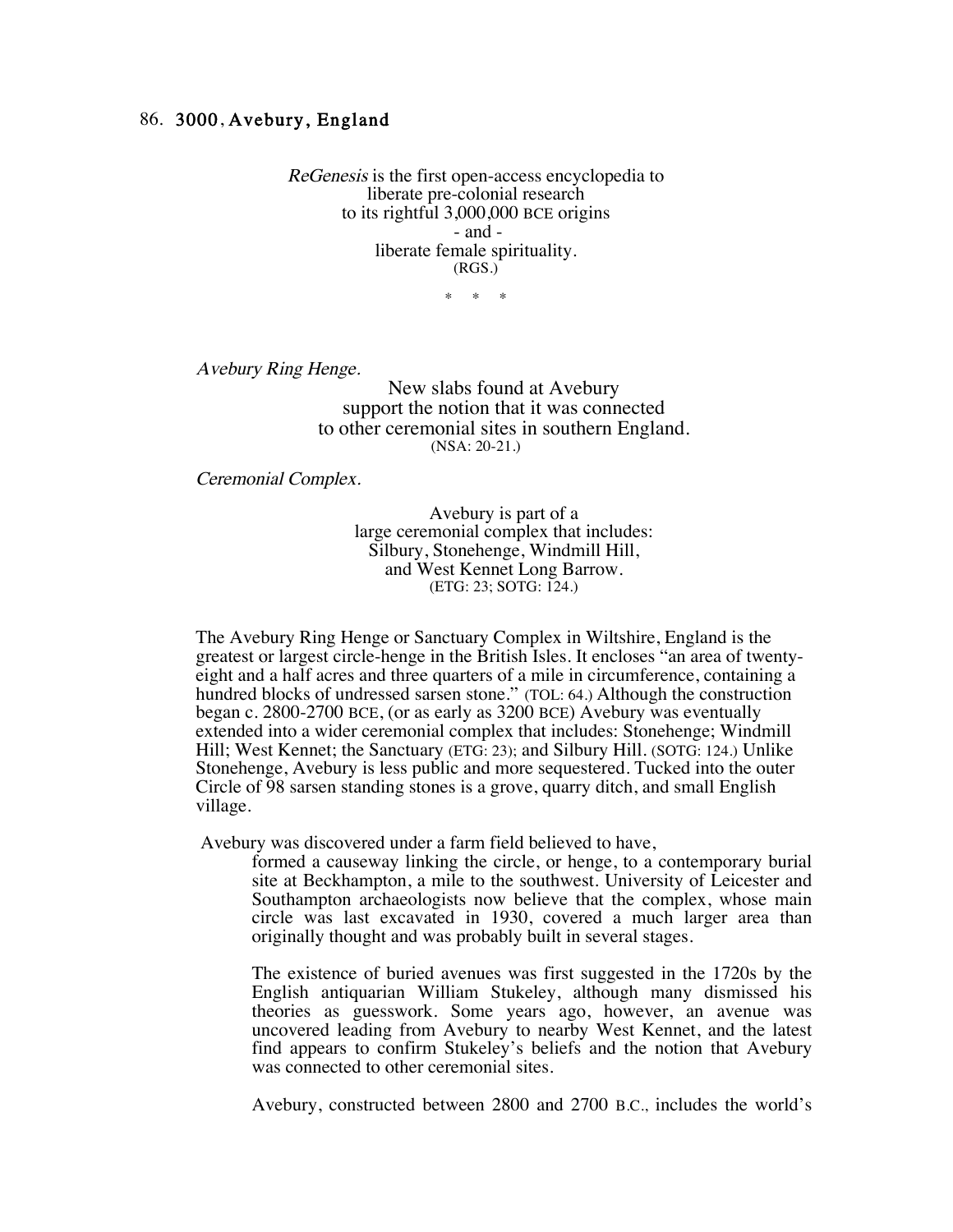largest stone circle (1,401 feet in diameter), numerous barrows, and the 130-foot-tall Silbury Hill, the largest man – made mound in Europe. Evidence of a 'Woodhenge' has also been unearthed at the site. Large holes, six feet deep and arranged in circles, are thought to have supported giant wooden pillars up to 17 feet tall. While the pillars might have formed part of a ritual building, they are much larger and closer together than necessary to support a roof and are more likely to have been a freestanding wooden henge, possibly one of 40 similar structures in Wessex, the Anglo-Saxon kingdom that in the late ninth and tenth centuries included much of southern England. The latest discoveries have major implications for Stonehenge. If there were other wooden structures in the region, then Stonehenge may not be as unique as was once thought. Henges, in stone or (more usually) wood, were simply part of the religious landscape of the period (NSA: 20-21).

For a discussion on Near Eastern 'sacred standing stones architecture' called Masseboth at: Mt. Sinai; Megiddo; Hazor; Gezer; Tel el-Hayyat and Tel Kitan (Jordan Valley); Serabit El-Khadem (Egypt); and Byblos (Lebanon):

- Avner, Uzi. "Sacred Stones in the Desert." Biblical Archaeology Review 27.3 (May-Jun. 2001): 31-41. (SSD.)
- Ben-Ami, Doron. "Mysterious Standing Stones." Biblical Archaeology Review 32.2 (Mar.-Apr. 2006): 38-45. (MSS.)
- Silberman, Neil Asher. "Standing Stones: Masseboth and Stelae." Biblical Archaeology Review 15.2 (Mar.-Apr. 1989): 58-59. (SS.)

Further Avebury research:

Bewley, R., et al. "New Features within the Henge at Avebury, Wiltshire: Aerial and Geophysical Evidence." Antiquity 70.269 (1996): 639-646. (NF.)

Burl, Aubrey. Rings of Stone: The Prehistoric Stone Circles of Britain and Ireland. London, England: Francis Lincoln, 1979. (RS.)

- Dames, Michael. The Avebury Circle. London, England: Thames and Hudson, 1979. (TAC.)
- Devereux, Paul and Ian Thomson. The Ley Hunter's Companion: Aligned Ancient Sites: A New Study with Field Guide and Maps. London, England: Thames and Hudson, 1979. (LHC.)
- Devereux, Paul. Shamanism and the Mystery Lines, Spirit Paths, Shape-Shifting and Out-of-Body-Travel. St. Paul, MN: Llewellyn Pub. 1993. (SAM)
- Gimbutas, Marija Alseikaite. The Civilization of the Goddess: The World of Europe. San Francisco, CA: Harper, 1991. (COG.)
	- The Living Goddesses. Supplemented and Ed. by Miriam Robbins Dexter. Berkeley, CA: University of California Press, 1999. 99-111. Proof copy. (TLG.)
- Greig, James R. A. "The British Isles." Progress in Old World Palaeoethnobotany: A Retrospective View on the Occasion of 20 Years of the International Work Group for Palaeoethnobotany. Eds. Willem Van Zeist, Krystyna Wasylikowa, and Karl-Ernst Behre. Brookfield, VT: Balkema, 1991. 299-344. (BI.) (BI.)
- Hellier, Chris. "New Stones at Avebury (Western England)." Archaeology 53.1 (2000): 20-21. (NSA.)
- Levy, Gertrude Rachel. The Gate of Horn: A Study of the Religious Conceptions of the Stone Age, and Their Influence upon European Thought. London, England: Faber and Faber, 1948. 123-166. (GOH.)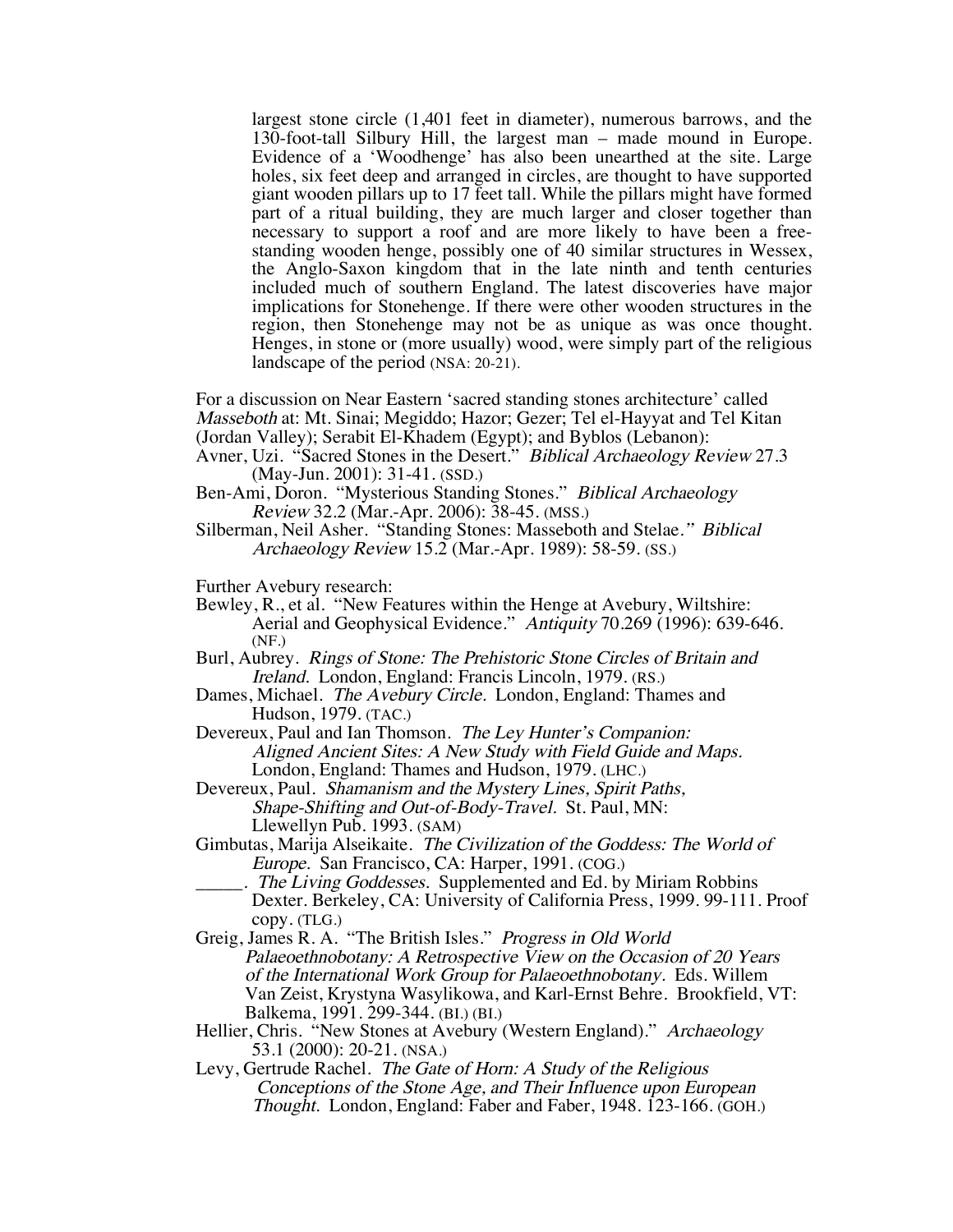- Lubell, Winifred Milius. "Temples of the Great Goddess." Heresies: A Feminist Publication on Art and Politics 2.1, Issue 5 (1982): 32-39. (TGG.)
- Ross, Anne. Pagan Celtic Britain: Studies in Iconography and Tradition. London, England: Routledge and Kegan Paul, 1968. (PCB.)
- Schmidt, Klaus, and Mirko Wittwar. Göbekli Tepe: A Stone Age Sanctuary in South-Eastern Anatolia. Berlin, Germany: Ex Oriente e.V., 2012. (GT: 134-138.)
- Scully, Vincent. The Earth, The Temple, The Gods. 1962. New Haven, CT: Yale University Press, 1979. 22-24. (ETG.)
- Streep, Peg. Sanctuaries of the Goddess: The Sacred Landscapes and Objects. Boston, MA: Bulfinch, 1994. (SOTG.)
- Thom, Alexander, et al. Megalithic Rings. BAR British Series. 81 (1980). (MR.)
- Zink, David. The Ancient Stones Speak: A Journey to the World's Most Mysterious Megalithic Sites. London, England: Paddington Press, 1979. (ASS.)

Further stone circle research: http://www.stonepages.com/england/england.html

Further research on ancient healing/re-generating centers, some more well-known than others: Anatolian Bursa, Pergamon/Asclepion, Perge, Pamukkale, Ephesus and Bogazkoy; Egyptian Philae, Dendera, Abu Simbel/Abshek's Sacred Cave, and Kom Ombo; Roman Villa of Mysteries, Herculaneum, and Pompeii; Greek Kos; Minoan Crete; Megaliths Stonehenge, Avebury, Woodhenge, and West Kennet Long Barrow; ancient chalk mound Silbury Hill; Celtic Glastonbury / Chalice Well, and Brythonic Bath; Breton Gavrinis; Eire/Ireland's Knowth and Newgrange; Syrian Palmyra, \* and Iberian/Roman Alhambra. \* UNESCO world–heritage site Palmyra was invaded and seized by Islamic militants on 5–20–2015. Ancient Palmyra was a major caravan juncture for centuries, crossroad center of trade, dark–deity rituals, water–healing facilities,

and mercantile information exchange resource for Greek, Roman, Persian and Islamic cultures. As a world–crossroad repository, Palmyra's archaeology is/was (?) an iconic legacy and archive of ancient civilizations.

IMAGE: AVEBURY AVENUE: WILTSHIRE, ENGLAND. PHOTO: © GSA. DESCRIPTION: AVEBURY AVENUE, ENGLAND. SLIDE LOCATION ENGLAND SHEET 4, ROW 4, SLEEVE 2, SLIDE #23, BCE. CO\_ENG\_S4\_R4\_SL2\_S23.jpg SHOT ON LOCATION: AVEBURY IN WILTSHIRE, ENGLAND, 20 MILES NORTH OF STONEHENGE. NOTE 1: AVEBURY IS PART OF A LARGE CEREMONIAL COMPLEX THAT INCLUDES: SILBURY, STONEHENGE, WINDMILL HILL, AND WEST KENNET LONG BARROW. (ETG: 23; SOTG: 124.) NOTE 2: FIELD WORK PROJECT 1993. PHOTO NOTE: ENHANCED ILLUSTRATION, CHRISI KARVONIDES. IMAGE: CLOSE-UP OF STONEHENGE: SALISBURY PLAINS, ENGLAND.

PHOTO: © GSA. DESCRIPTION: CLOSE-UP OF STONEHENGE. SLIDE LOCATION ENGLAND, SHEET 4, ROW 3, SLEEVE 2, SLIDE #7A, 3100-1000 BCE. CO\_ENG\_S4\_R3\_SL2\_S7A.jpg SHOT ON LOCATION: STONEHENGE: SALISBURY PLAINS, ENGLAND. NOTE 1: ACCORDING TO FRANK BATTAGLIA, STONEHENGE IS THE "PRODUCT OF MATRILINEAL SOCIAL ORGANIZATIONS DESCENDED FROM THE NEOLITHIC AND PRACTICING GODDESS RELIGION." (GR: 55-57.)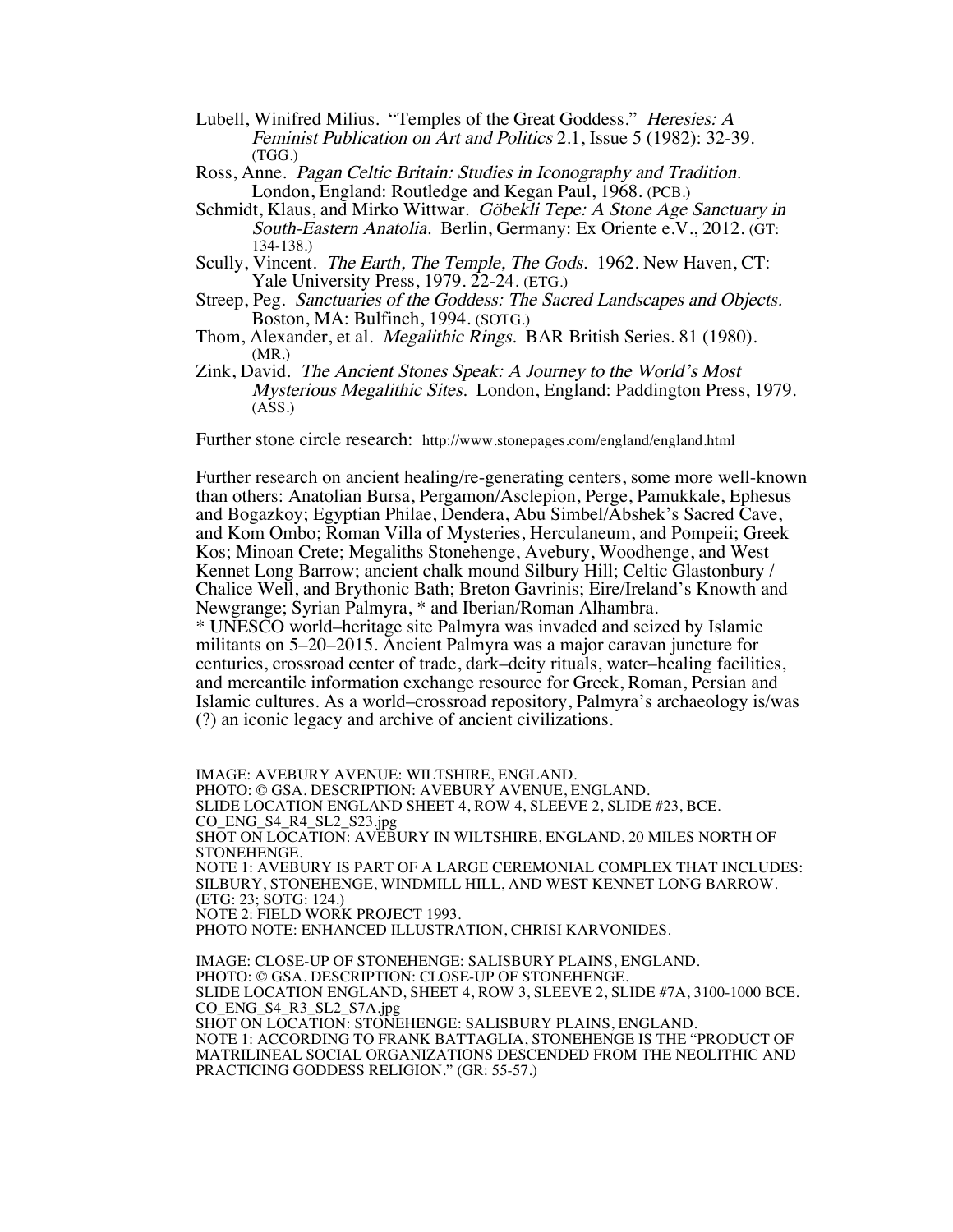NOTE 2: STONEHENGE IS PART OF A LARGE CEREMONIAL COMPLEX THAT INCLUDES: AVEBURY, SILBURY, WINDMILL HILL, AND WEST KENNET LONG BARROW. (ETG: 23; SOTG: 124.) NOTE 3: FIELDWORK PROJECT 1997.

IMAGE: SOLSTICE ORIENTED STONEHENGE: SALISBURY PLAINS, ENGLAND. PHOTO: © GSA. DESCRIPTION: AERIAL VIEW OF SOLSTICE ORIENTED STONEHENGE.

SLIDE LOCATION ENGLAND, SHEET 4, ROW 2, SLEEVE 3, SLIDE #23, 3100-1000 BCE. CO\_ENG\_S4\_R2\_SL3\_S23.jpg

SHOT ON LOCATION: STÖNEHENGE: SALISBURY PLAINS, ENGLAND.

NOTE 1: ACCORDING TO FRANK BATTAGLIA, STONEHENGE IS THE "PRODUCT OF MATRILINEAL SOCIAL ORGANIZATIONS DESCENDED FROM THE NEOLITHIC AND PRACTICING GODDESS RELIGION" (GR: 55-57; RGS).

NOTE 2: STONEHENGE IS PART OF A LARGE CEREMONIAL COMPLEX THAT INCLUDES: AVEBURY, SILBURY, WINDMILL HILL, AND WEST KENNET LONG BARROW. (ETG: 23; SOTG: 124.)

NOTE 3:

SEVERAL OTHER BCE RE-GENESIS ENTRIES OF EAST FACING TEMPLE – TOMBS THAT ARE LIT AT THE SOLSTICES INCLUDE: GAVRINIS, FRANCE; KNOWTH, IRELAND; NEWGRANGE, IRELAND; WEST KENNET LONG BARROW, ENGLAND; HATSHEPSUT TEMPLE, EGYPT; ABU SIMBEL, EGYPT; AND CHACO CANYON, NEW MEXICO (RGS). (RGS: 3100, STONEHENGE, ENGLAND).

NOTE 4: FIELDWORK PROJECT 1997.

IMAGE: SOLSTICE ORIENTED WEST KENNET TEMPLE –TOMB: WILTSHIRE, ENGLAND.

PHOTO: © GSA. DESCRIPTION: ENTRANCE TO WEST KENNET LONG BARROW TEMPLE TOMB, WILTSHIRE, ENGLAND.

SLIDE LOCATION ENGLAND, SHEET 4, ROW 4, SLEEVE 3, SLIDE #261, 2500 BCE. CO\_ENG\_S4\_R4\_SL3\_S261.jpg

SHOT ON LOCATION: WEST KENNET TEMPLE TOMB: WILTSHIRE, ENGLAND. NOTE 1: WEST KENNET IS PART OF A LARGE CEREMONIAL COMPLEX THAT INCLUDES: STONEHENGE, AVEBURY, SILBURY, WINDMILL HILL, AND WEST KENNET LONG BARROW. (TG: 23; SOTG: 124.) NOTE 2:

OTHER BCE ENTRIES OF EAST FACING TEMPLE – TOMBS THAT ARE LIT AT THE SOLSTICES ARE: GAVRINIS, FRANCE; KNOWTH, IRELAND; NEWGRANGE, IRELAND; STONEHENGE, ENGLAND; HATSHEPSUT TEMPLE, EGYPT; ABU SIMBEL, EGYPT; AND CHACO CANYON, NEW MEXICO (RGS). (RGS: 3100, STONEHENGE, ENGLAND).

NOTE 3: FIELDWORK PROJECT 1989.

PHOTO NOTE: ENHANCED ILLUSTRATION, CHRISI KARVONIDES.

IMAGE: SOLSTICE ORIENTED WOODHENGE CIRCLE: SALISBURY PLAINS, ENGLAND.

PHOTO: © GSA. DESCRIPTION: SOLSTICE ORIENTED WOODHENGE CIRCLE, ENGLAND.

SLIDE LOCATION , SHEET , ROW , SLEEVE , SLIDE # , BCE.

SHOT ON LOCATION: WOODHENGE CIRCLE: SALISBURY PLAINS, ENGLAND. NOTE 1:

THE WOODHENGE CIRCLE IS LOCATED IN THE SALISBURY PLAINS, TWO MILES NORTHEAST ON THE AMESBURY TO MARLBOROUGH ROAD (TOL: 63). IT OVERLOOKS AND IS CONTEMPORANEOUS WITH STONEHENGE. WOODHENGE LIKE STONEHENGE IS ALSO ORIENTED TO THE SOLSTICES (RGS).

NOTE 2: STONEHENGE IS PART OF A LARGE CEREMONIAL COMPLEX THAT INCLUDES: AVEBURY, SILBURY, WINDMILL HILL, AND WEST KENNET LONG BARROW. (ETG: 23; SOTG: 124.) NOTE 3:

FURTHER BCE ENTRIES OF EAST FACING TEMPLE – TOMBS THAT ARE LIT AT THE SOLSTICES INCLUDE: GAVRINIS, FRANCE; KNOWTH, IRELAND; NEWGRANGE, IRELAND; STONEHENGE, ENGLAND; WEST KENNET LONG